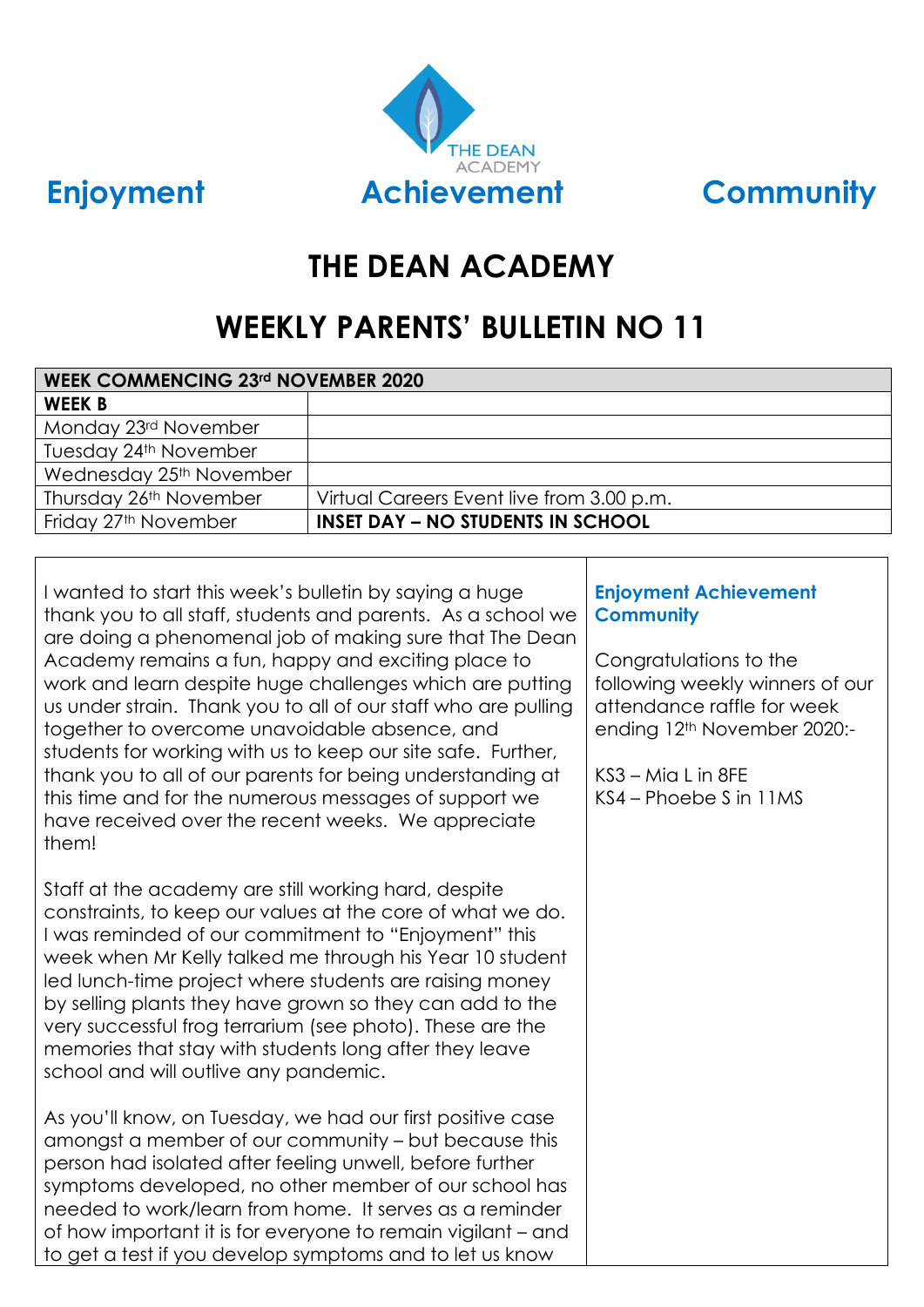as soon as you can the result of the test. Please do this via [info@thedeanacademy.org](mailto:info@thedeanacademy.org) even if it is late or a weekend (the more time we have to prepare the better!)



As the weeks have gone on unavoidably some staff have needed to work from home. This week we have had 18 lessons taught across year groups where the teacher has taught online, from home, supported in class by a cover supervisor (see photo of a Year 7 Maths lesson taught by Mr Cornish, online from deep in Wales, ably supported by Mrs Gillard). The students in these lessons have been brilliant, and we are so happy that we have been able to maintain close to "normal" lessons for them. Huge thank you to the staff that have taken this on and given it a go!



A note on assessment –Year 11 students received their mock exam timetable this week, with their first exam on Monday 30th November. Parents, please note this timetable and associated revision resources can also be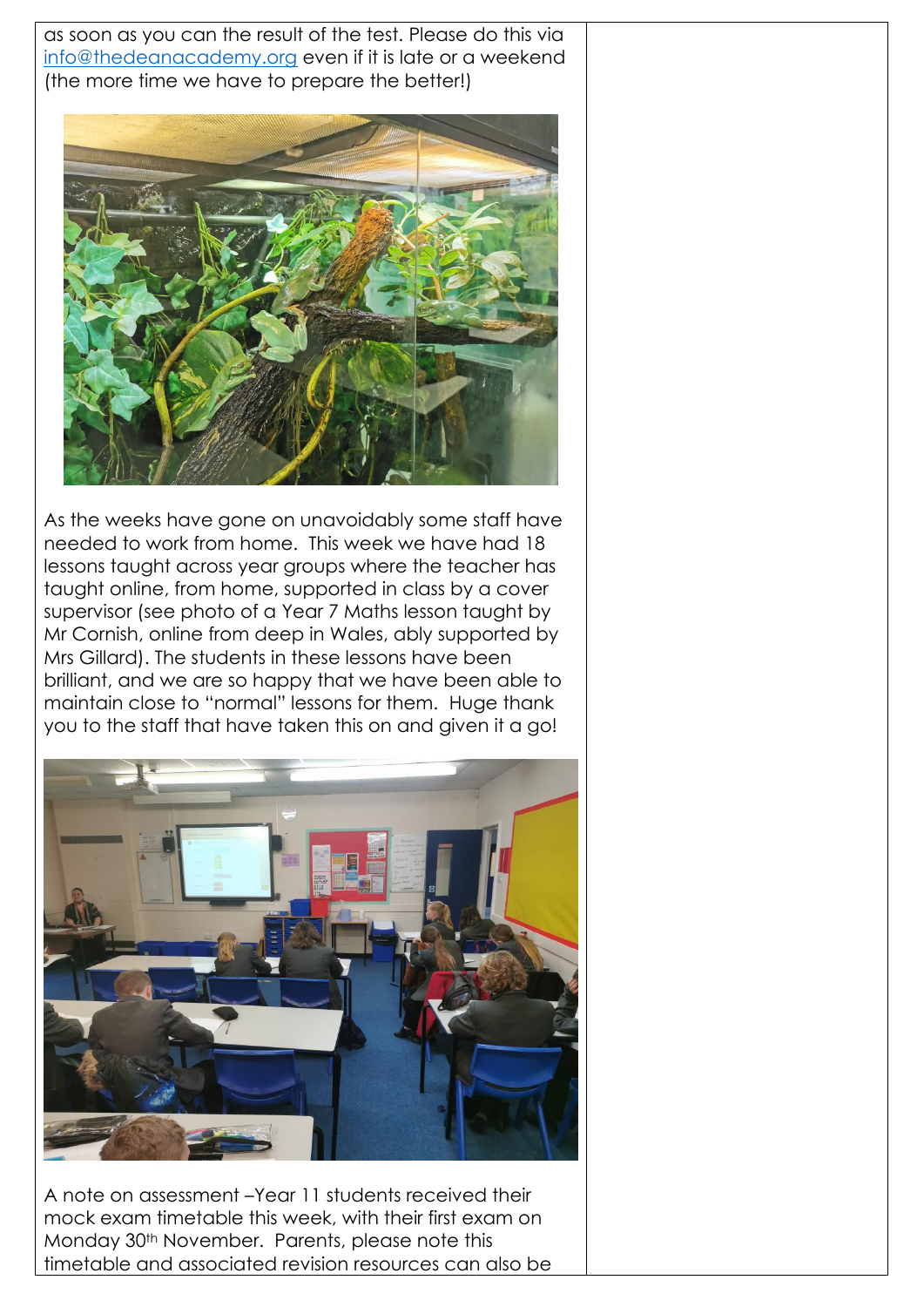| found on our website here                                            |  |
|----------------------------------------------------------------------|--|
| https://thedeanacademy.org/year-11-curriculum-                       |  |
| progress/. In addition, students in Year 7-10 will enter the         |  |
| second week of assessments in class. Teachers will be                |  |
| using information from these assessments to judge their              |  |
| progress and we will share this with you in their report by          |  |
| the end of term.                                                     |  |
|                                                                      |  |
| Please note that Friday 27th November is an INSET day, so            |  |
| no students are required at school!                                  |  |
|                                                                      |  |
|                                                                      |  |
| <b>Children in Need Day</b> – we collected a grand total of          |  |
| £486.60 for Children in Need. This was collected through a           |  |
| non-uniform day, charity football match and a cake sale.             |  |
| Thank you to everyone who donated.                                   |  |
| <b>Virtual Careers Event – this will be live on our website from</b> |  |
| 3.00 p.m. on Thursday 26th November and will remain there            |  |
| for the foreseeable future. This will be updated regularly           |  |
| with any virtual events by our providers.                            |  |

### **BRIGHT SPOTS**

Josh C, Year 10 Engineering – Excellent homework sketching 'Machining Features' and completion of a practical skills assessment work piece, both were highly accurate. **Mr Winstanley**

Thomas B and Leon W for having their first jam at lunch time in Year 8 music club!

All students that came to Year 7 Music Club! Well done all – **Mr Peacock**





**Easter Eggcellent by Alfie A in Year 10 Pastry Talk by Maddox T in Year 10.**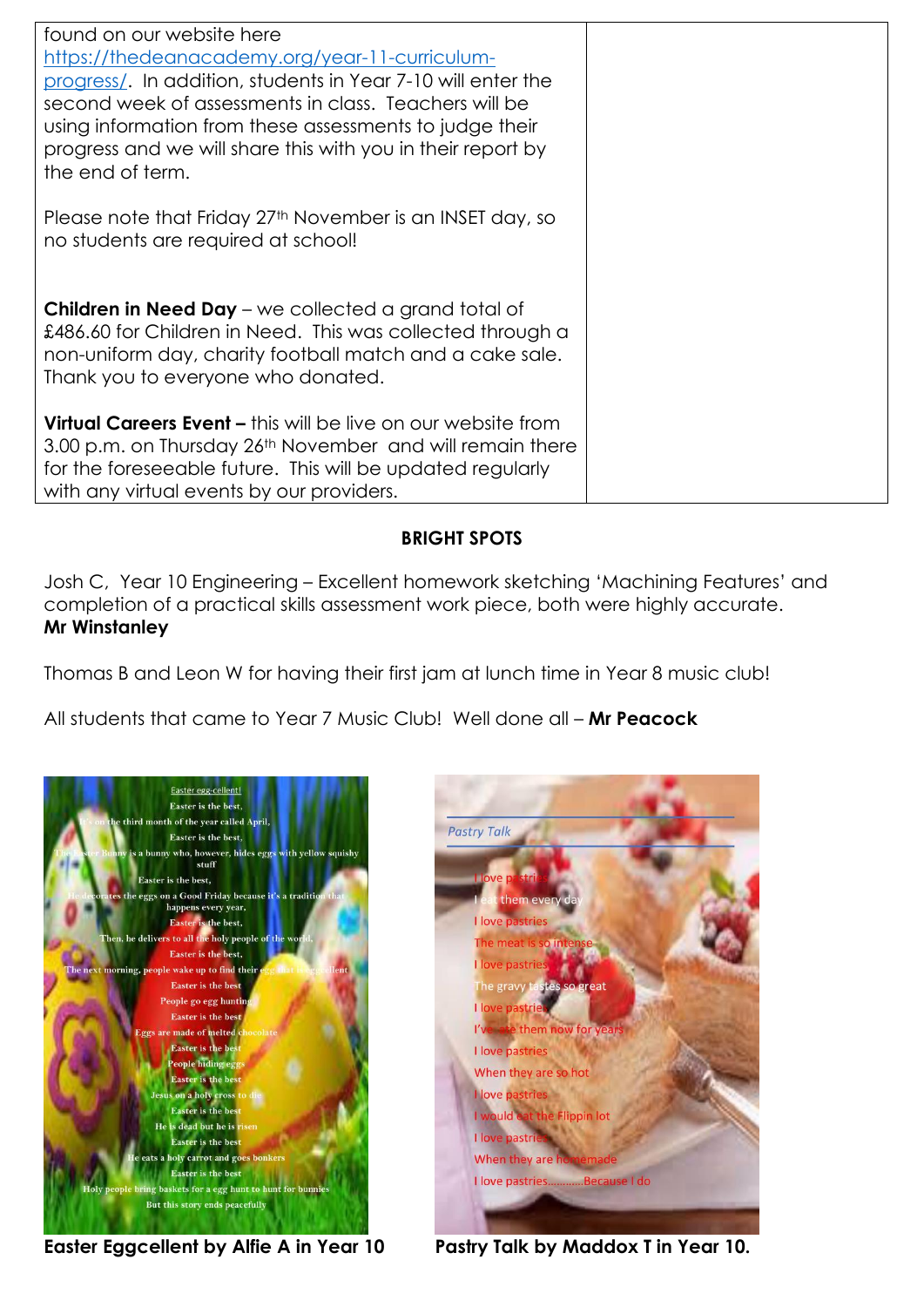

**Farming poem by Kieran L in Year 10.**



## **Pudsey Poem by Aliyah in Year 8**

#### **SCHOOL BUS INFORMATION**

Students should carry their bus passes at all times and the passes are valid for the whole year. If a pass is lost or damaged a replacement pass will cost £5.00 obtainable from Shire Hall, Gloucester only.

If you need to obtain a replacement bus pass for your child please visit:

[www.gloucestershire.gov.uk/applyforabuspass](http://www.gloucestershire.gov.uk/applyforabuspass) to pay for your pass online. Replacement passes can no longer be ordered and paid for by telephone.

If you need to enquire about the spare seat scheme please visit:

[www.gloucestershire.gov.uk/spareseat](http://www.gloucestershire.gov.uk/spareseat)